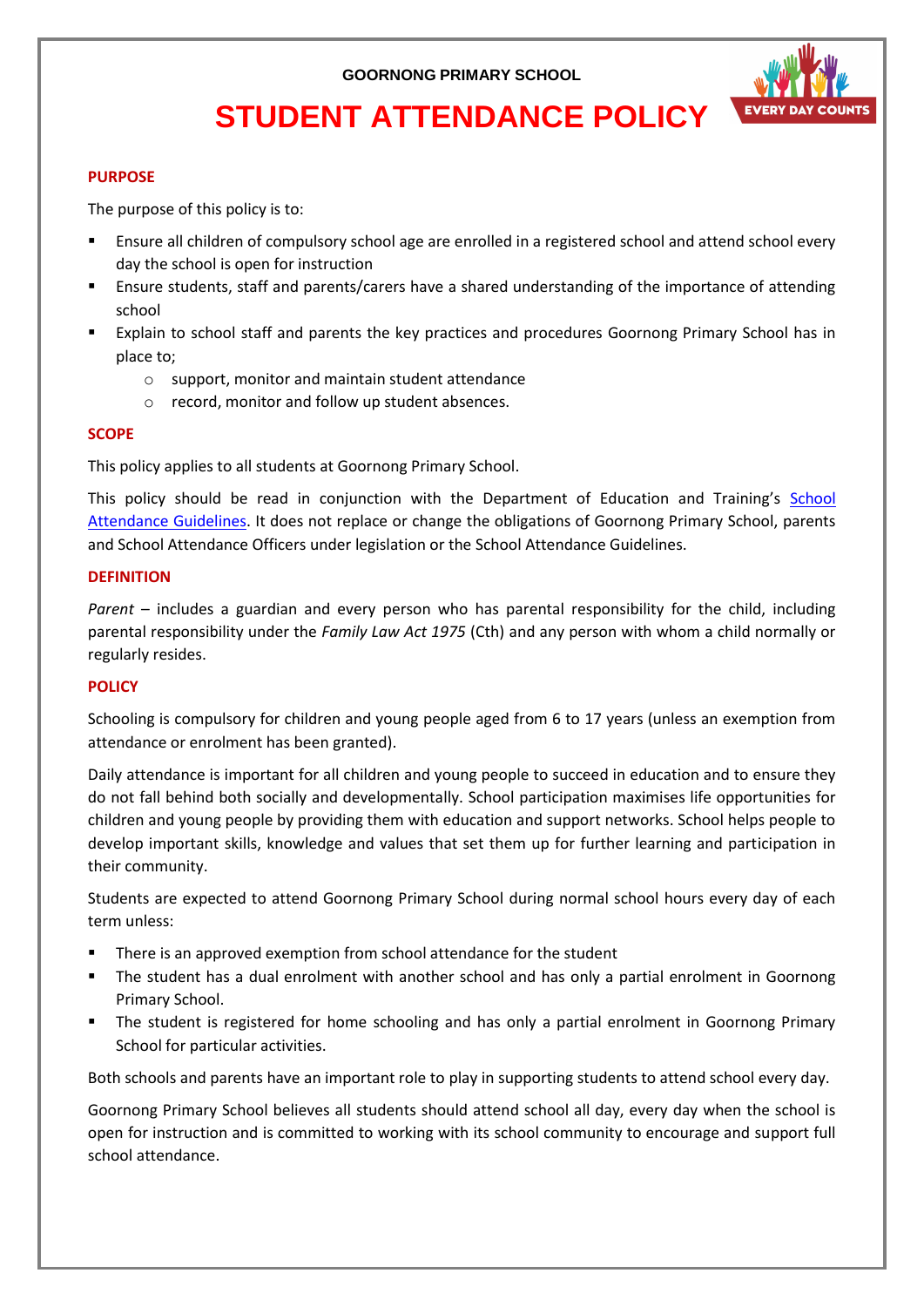Our school will identify individual students or cohorts who are vulnerable and whose attendance is at risk and/or declining and will work with these students and their parents to improve their attendance through a range of interventions and supports.

Students are committed to attending school every day, arriving on time and are prepared to learn. Our students are encouraged approach a teacher and seek assistance if there are any issues that are affecting their attendance.

Goornong Primary School parents are committed to ensuring their child/children attend school on time every day when instruction is offered, to communicating openly with the school and providing valid explanations for any absence.

Parents will communicate with the relevant staff at Goornong Primary School about any issues affecting their child's attendance and work in partnership with the school to address any concerns.

Parents will provide a reasonable explanation for their child's absence from school and endeavour to schedule family holidays, appointments and other activities outside of school hours. However, our school understands that this is not always possible.

#### **Supporting and promoting attendance**

Goornong Primary School's *Student Wellbeing and Engagement Policy* supports student attendance.

Our school also promotes student attendance by explaining to parents the importance of regular attendance and punctuality at parent/teacher forums, in the newsletter and in our enrolment information pack.

#### **Recording attendance**

Goornong Primary School must record student attendance twice per day. This is necessary to:

- Meet legislative requirements.
- Discharge Goornong Primary School's duty of care for all students.

Classroom teachers make the role using the UEducateUs system by 9.30am each morning and again at 2.15pm after lunch.

If students are in attendance at a school approved activity, the teacher in charge of the activity will record them as being present.

#### **Recording absences**

For absences where there is no exemption in place, a parent must provide an explanation on each occasion to the school.

Parents should notify Goornong Primary School of absences by completing an Absence Note in UEducateUs or by notifying their child's teacher by phone or in person.

If a student is absent on a particular day and the school has not been previously notified by a parent, or the absence is otherwise unexplained, Goornong Primary School will notify parents by a notification in UEducateUs. If no explanation for the absence is subsequently provided, Goornong Primary School will attempt to contact parents as soon as practicable on the same day of the unexplained absence, allowing time for the parent to respond.

If contact cannot be made with the parent for whatever reason, the school will attempt to make contact with any emergency contact/s nominated on the student's file held by the school, where possible, on the day of the unexplained absence.

Goornong Primary School will keep a record of the reason given for each absence. The Principal will determine if the explanation provided is a **reasonable excuse** for the purposes of the parent meeting their responsibilities under the *Education Training Reform Act 2006* and the School Attendance Guidelines.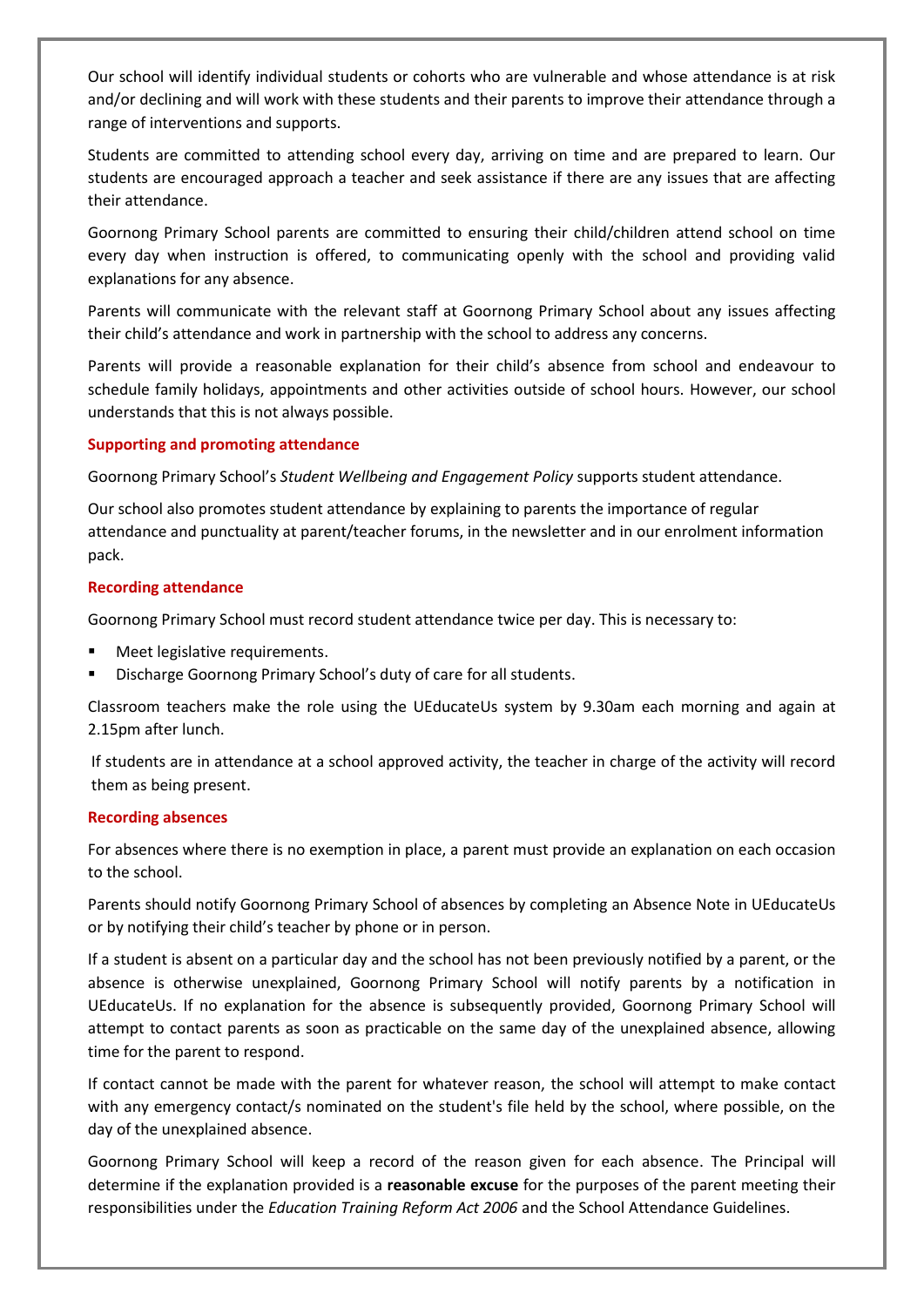If Goornong Primary School considers that the parent has provided a **reasonable excuse** for their child's absence the absence will be marked as '**excused absence**'.

If the school determines that no reasonable excuse has been provided, the absence will be marked as '**unexcused absence**'.

The Principal has the discretion to accept a reason given by a parent for a student's absence. The Principal will generally excuse:

- Medical and dental appointments, where out of hours appointments are not possible or appropriate
- Bereavement or attendance at the funeral of a relative or friend of the student, including a student required to attend Sorry Business
- School refusal, if a plan is in place with the parent to address causes and support the student's return to school
- Cultural observance if the parent/carer notifies the school in advance
- Family holidays where the parent notifies the school in advance

If no explanation is provided by the parent within 10 school days of an absence, it will be recorded as an 'unexplained absence' and recorded on the student's file.

Parents will be notified if an absence has not been excused.

#### **Managing non-attendance and supporting student engagement**

Where absences are of concern due to their nature or frequency, or where a student has been absent for more than five days, Goornong Primary School will endeavour to work collaboratively with parents, the student, and other professionals, where appropriate, to develop strategies to improve attendance, including:

- Following DET attendance guidelines.
- **Establishing an Attendance Student Support Group**
- **Implementing a Return to School Plan**
- Implementing an Individual Education Plan
- Implementing a Student Absence Learning Plan for students who will be absent for an extended period

We understand from time to time that some students will need additional supports and assistance, and in collaboration with the student and their family, will endeavour to provide this support when it is required,

#### **Referral to School Attendance Officer**

If Goornong Primary School decides that it has exhausted strategies for addressing a student's unsatisfactory attendance, we may, in accordance with the School Attendance Guidelines refer the nonattendance to a School Attendance Officer in the North-West Victoria Region for further action.

If, from multiple attempts to contact with a parent, it becomes apparent that a student will not be returning to the school, the Principal may make a referral to a School Attendance Officer if:

- The student has been absent from school on at least five full days in the previous 12 months where:
	- o the parent has not provided a reasonable excuse for these absences; and
	- o measures to improve the student's attendance have been undertaken and have been unsuccessful
- The student's whereabouts are unknown and:
	- o the student has been absent for 10 consecutive school days; or
	- o no alternative education destination can be found for the student.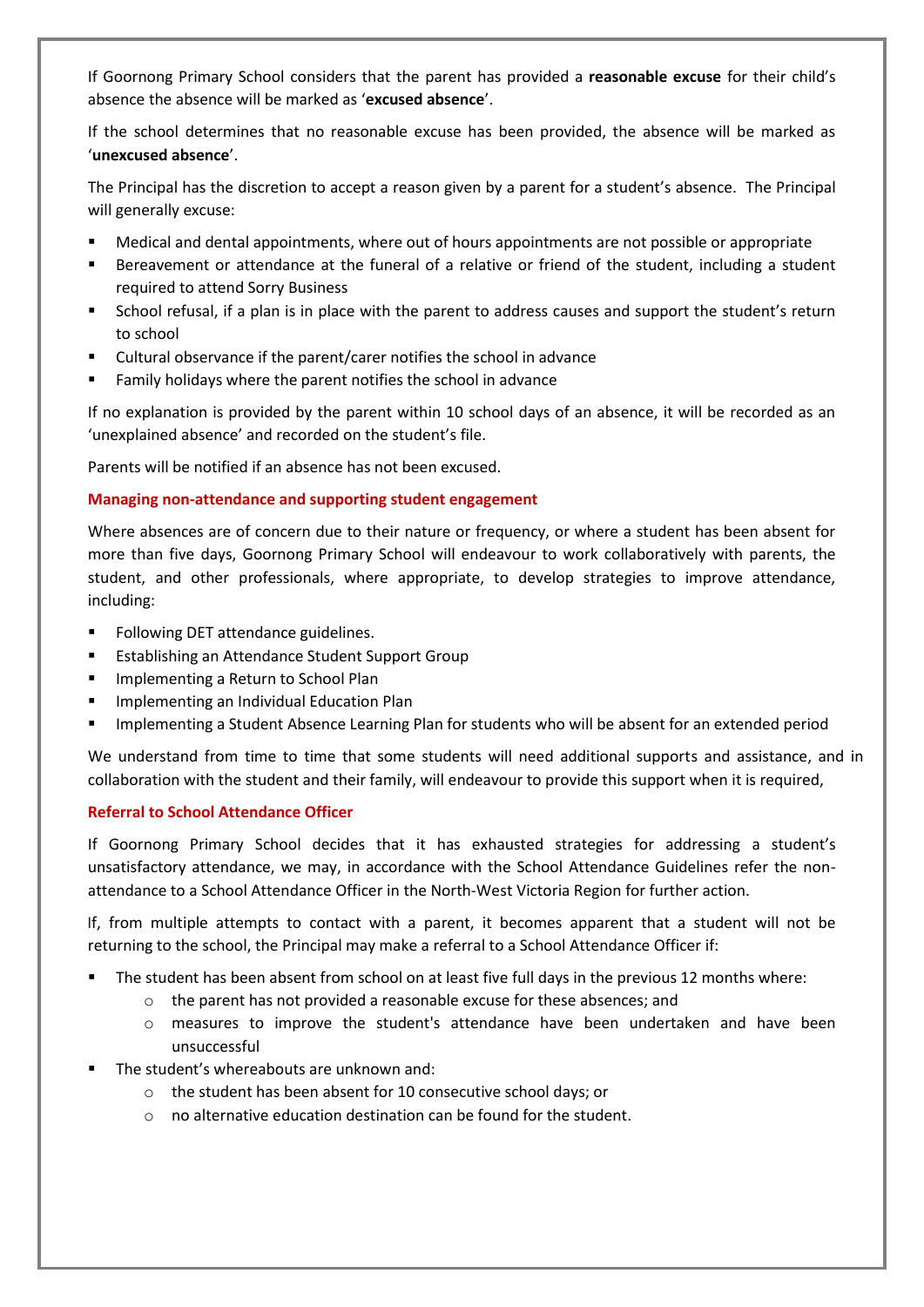### **Evaluation:**

| <b>Date Reviewed</b>                             | 16.05.2022                                                |                                       |
|--------------------------------------------------|-----------------------------------------------------------|---------------------------------------|
| <b>Approved By</b>                               | School Council                                            |                                       |
| <b>Approval Authority (Signature &amp; Date)</b> |                                                           |                                       |
| <b>Communication Procedures</b>                  | <b>Parents</b>                                            | <b>Staff</b>                          |
|                                                  | Mentioned in school<br>newsletter.<br>Via school website. | Via Induction Pack.<br>$\blacksquare$ |
| <b>Next Review Date</b>                          | May 2025                                                  |                                       |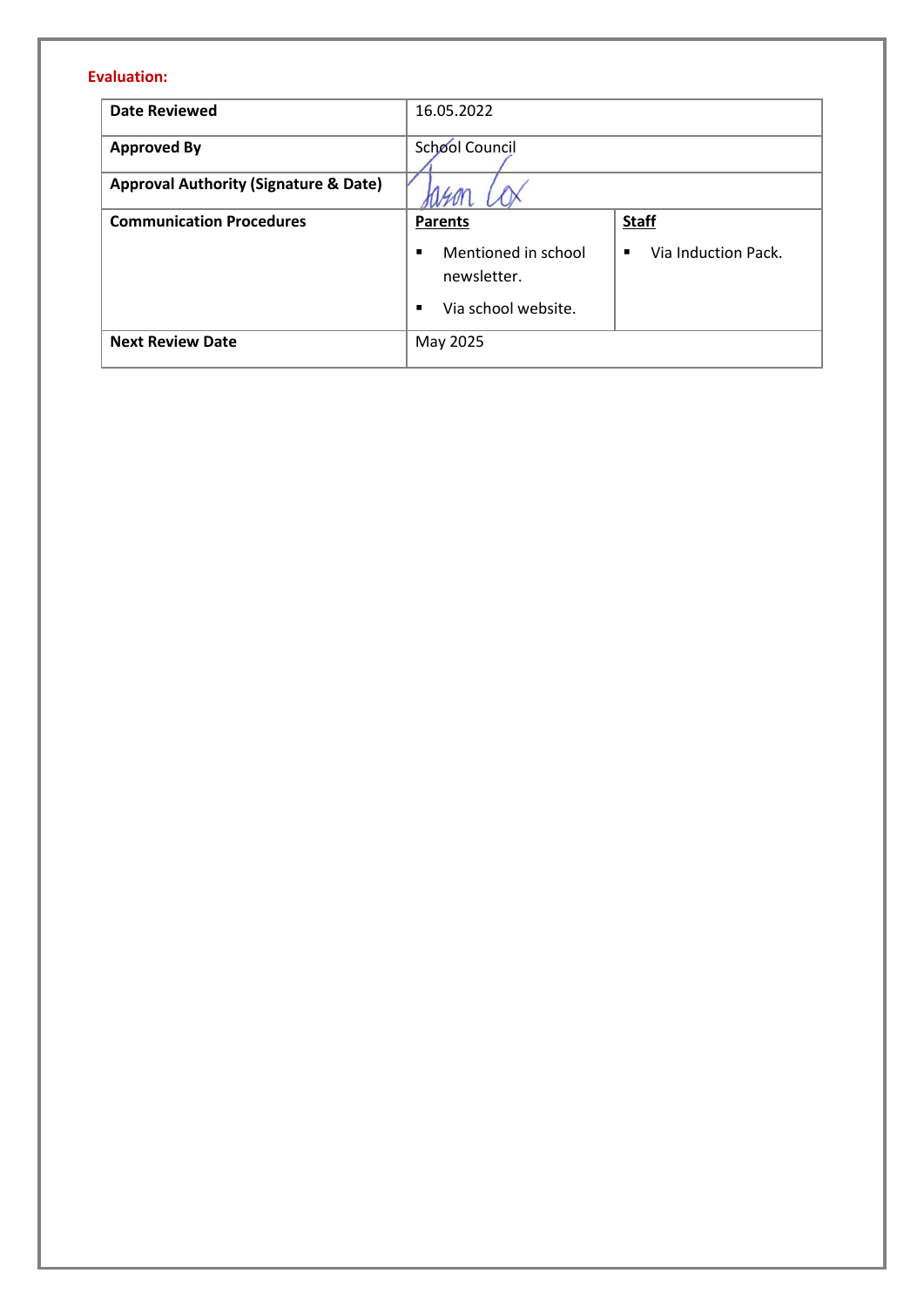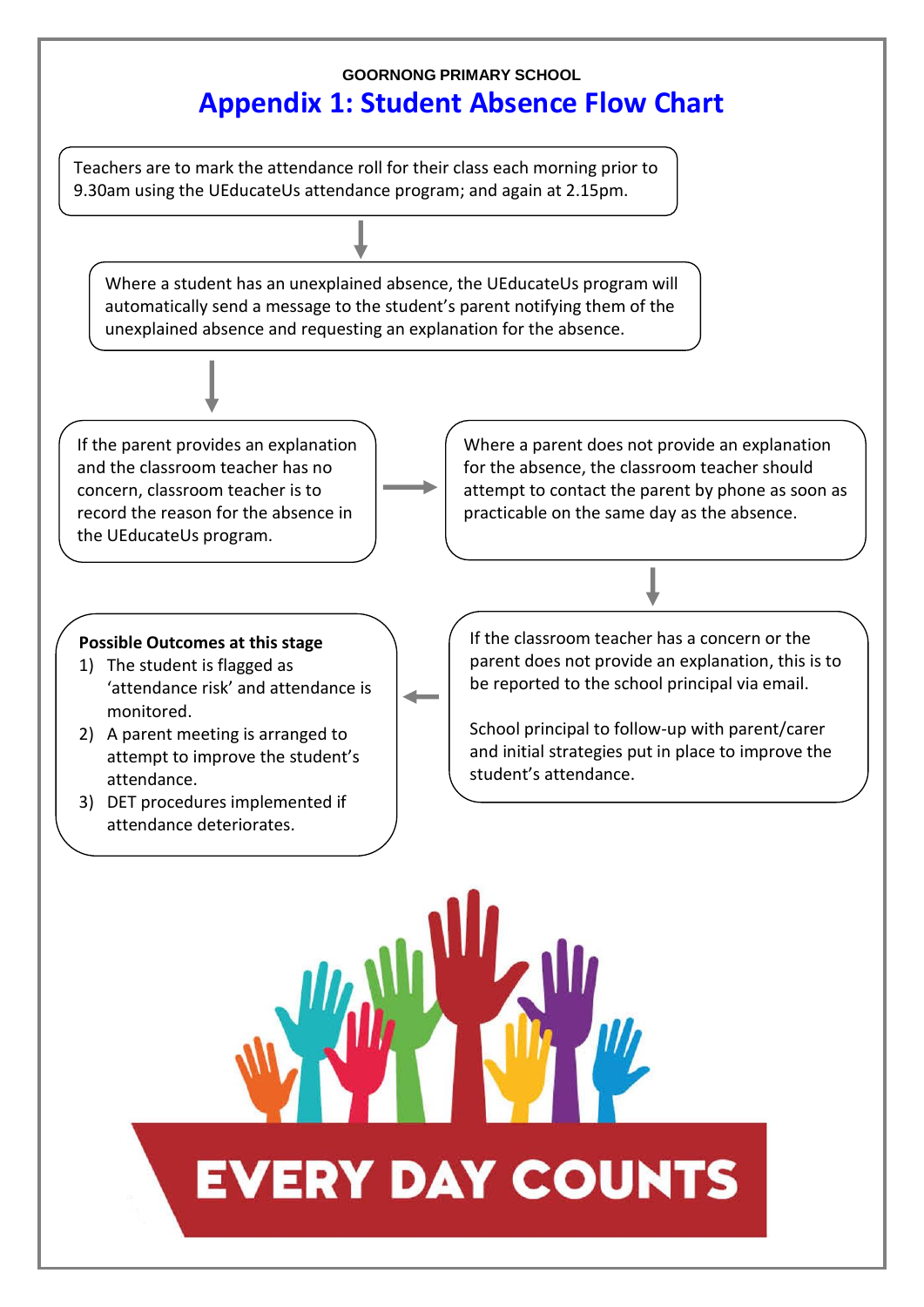## **Appendix 2: Codes for Student Absences**

| Code | <b>Description</b>                | Further details of types of absence                                                                                     |  |
|------|-----------------------------------|-------------------------------------------------------------------------------------------------------------------------|--|
| 100  | Present                           |                                                                                                                         |  |
| 111  | Late arrival at School            | Arrived late with parent approval**                                                                                     |  |
| 112  | Early departure from School       | Departed early with parent approval**                                                                                   |  |
| 200  | Medical                           | Parent approved** and gave this health related reason                                                                   |  |
| 201  | Illness                           | Parent approved** and gave this health related reason.                                                                  |  |
|      |                                   | Includes: sent home unwell, sports injuries                                                                             |  |
| 202  | Accident                          | Parent approved** and gave this health related reason                                                                   |  |
|      |                                   | Includes: injury at school                                                                                              |  |
| 203  | Counselling                       | Student receiving counselling externally.                                                                               |  |
| 205  | <b>Medical Appointment</b>        | Parent approved** and gave this health related reason.                                                                  |  |
|      |                                   | Includes: speech pathologist, optometrist.                                                                              |  |
| 206  | Hospitalised                      | Parent approved** and gave this health related reason.                                                                  |  |
| 207  | Quarantine                        | Parent approved** and gave this health related reason.                                                                  |  |
|      |                                   | Includes: school sores, head lice, chicken pox.                                                                         |  |
| 208  | Refusal                           | Parent approved** and gave this reason. Use when parent is                                                              |  |
|      |                                   | working with the school to address the issue underlying the                                                             |  |
|      |                                   | school refusal.                                                                                                         |  |
| 209  | Dentist                           | Parent approved** and gave this health related reason;                                                                  |  |
|      |                                   | Includes: orthodontist.                                                                                                 |  |
| 210  | Medical/Welfare                   | Includes: welfare activities, custody problem, DHS intervention,                                                        |  |
|      |                                   | foster care, court attendance. Note: Possible overlap with 200                                                          |  |
| 211  | Bereavement                       | Medical and 203 Counselling.<br>Includes: funeral, death in family, absence due to a death.                             |  |
|      |                                   | Guidelines specify that principals should usually approve these                                                         |  |
|      |                                   | absences.                                                                                                               |  |
| 401  | Suspension                        | Suspended and not permitted to attend school.                                                                           |  |
| 500  | Unexplained                       | No parent approval** and no reason from parent or student.                                                              |  |
|      |                                   | May be used on first day of absence and changed once                                                                    |  |
|      |                                   | explanation is provided.                                                                                                |  |
|      |                                   | Unexplained is the default absence code when marking                                                                    |  |
|      |                                   | attendance in CASES21.                                                                                                  |  |
| 600  | Educational                       | Students attending an educational activity organised by the                                                             |  |
|      |                                   | school.                                                                                                                 |  |
|      |                                   | Includes: Alternate setting, language centre, social adjustment                                                         |  |
|      |                                   | centre, music class, Brain Gym, attending a poetry competition,                                                         |  |
|      |                                   | external examinations.                                                                                                  |  |
| 604  | Excursion                         | Excursion which is curriculum related.                                                                                  |  |
| 605  | <b>Special Event</b>              | Includes: special school students attending Variety Club event.                                                         |  |
| 606  | Camp                              | Camp which is curriculum or school related.                                                                             |  |
| 607  | <b>Other Educational Activity</b> | Includes: orientation day (e.g. Yr 6 students attending sec                                                             |  |
|      |                                   | school), exchange program/student, transition days.                                                                     |  |
| 611  | Sports                            | Includes: sporting activity out of school, sports day, training for                                                     |  |
|      |                                   | sports day.                                                                                                             |  |
| 701  | Exit                              | Student is exiting, but until paper work is processed, any                                                              |  |
|      |                                   | absences recorded under Exit.                                                                                           |  |
| 802  | Exempt                            | Includes: End of year and some students (e.g. Yr. 11 & 12)                                                              |  |
|      |                                   | permitted to leave school early, Prep attendance not required,                                                          |  |
|      |                                   | Prep transition start, student is part-time and therefore not                                                           |  |
|      |                                   | required to be there some of the time (e.g. home schooling                                                              |  |
|      |                                   | student with partial enrolment at school, part-time at a special                                                        |  |
|      |                                   | school and part-time at a regular school, member of school                                                              |  |
|      |                                   | community dies and students told can stay home or attend                                                                |  |
|      |                                   | funeral as they wish, transition to adult setting, approved<br>exemption for short-term employment in the entertainment |  |
|      |                                   | industry under Min Order 411.                                                                                           |  |
| 804  | <b>Extended Family Holidays</b>   | Parent approved** and gave this reason.                                                                                 |  |
|      |                                   | Used where parent has requested approval and principal has                                                              |  |
|      |                                   |                                                                                                                         |  |